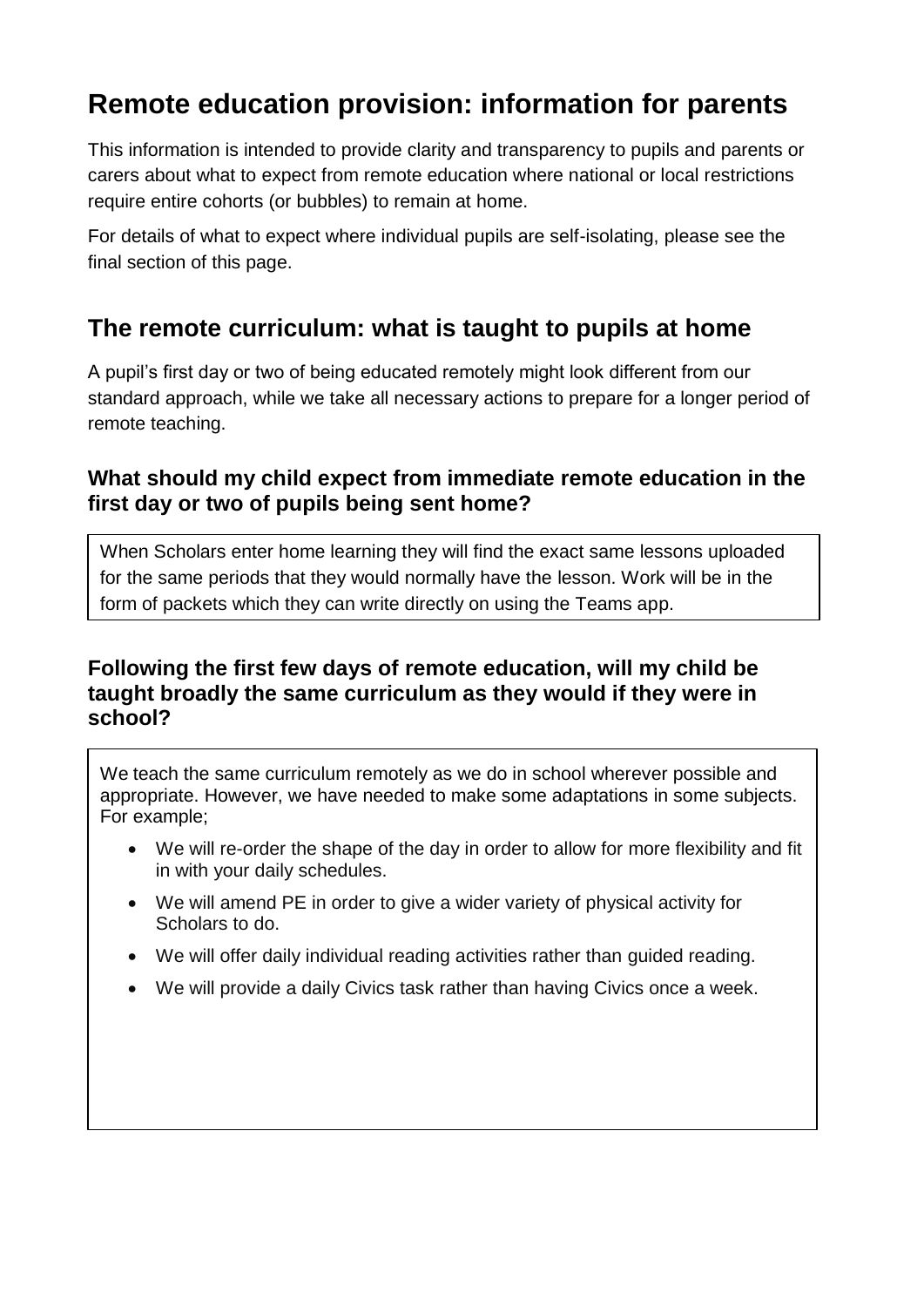## **Remote teaching and study time each day**

### **How long can I expect work set by the school to take my child each day?**

We expect that remote education (including remote teaching and independent work) will take pupils broadly the following number of hours each day:

| Year 7 to year 10  | 5 hours a day following our remote<br>learning timetable. |
|--------------------|-----------------------------------------------------------|
| Year 11            | 5 to 6 hours per day following the<br>usual timetable.    |
| Sixth Form College | Following the usual timetable.                            |

## **Accessing remote education**

### **How will my child access any online remote education you are providing?**

All Remote Learning is available via Teams. Each lesson will have the following elements:

- Pre-recorded Instruction.
- Lesson packets which link directly to the instruction so Scholars can go back and review.
- Multi-choice quiz.
- Weekly feedback and review tasks.
- Shared reading and reflection.

### **If my child does not have digital or online access at home, how will you support them to access remote education?**

We recognise that some pupils may not have suitable online access at home. We take the following approaches to support those pupils to access remote education: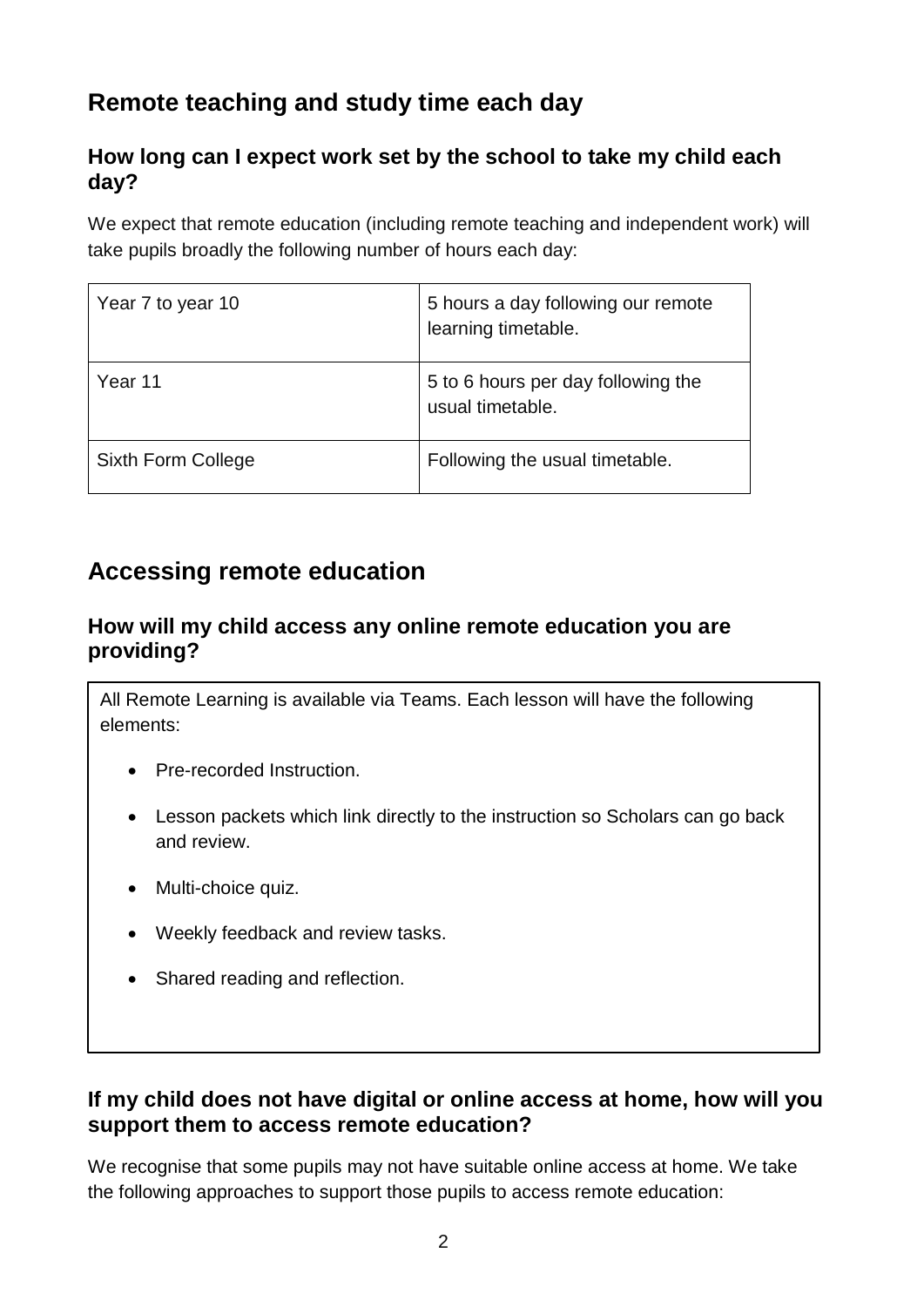If you do not have access to ICT:

- Contact the school or speak to your child's tutor or Achievement Lead.
- If you need a laptop, we can provide these with the following priority:
	- 1. Scholars who have no devices.
	- 2. Scholars who only have access to a mobile device.
	- 3. Scholars who have a single shared device in their home.
	- 4. Others based upon need and availability.
- We also have a very small supply of 4g dongles that we can lend.

All devices are subject to limited availability.

### **How will my child be taught remotely?**

We use a combination of the following approaches to teach pupils remotely:

Planning is to be done using Packets via PowerPoint. The following instructions have been given for teachers to follow:

- Text boxes must be empty to allow Scholars to write directly into them.
- Packets must be set as assignments.
- The flow of the Packets must be:
	- 1. Quick recap test from the last lesson-5 questions max.
	- 2. Direct Instruction in the form of a video. The DI should be done using as a teacher were presenting to the class.
	- 3. 3-4 activities that should be meaningful and should take 35-45 minutes.
	- 4. Activities should have a model answer and also have opportunities to repeat tasks, e.g. give Scholars part of an answer, they do a task. Scholars then repeat to improve what they have done.
	- 5. Assessed work in the form of a Quiz done using MS forms. The answers must be done using multiple choice questions, The expectation is at least 10 questions per lesson. All assessment is to be collated by the class teacher.
- Where lessons are practical, e.g. dance or PE, and theory lessons are not suitable, it is expected that Scholars will be issued with a clear set of instructions and physical tasks to conduct.
- A Feedback video and task must be uploaded each week for Scholars to access.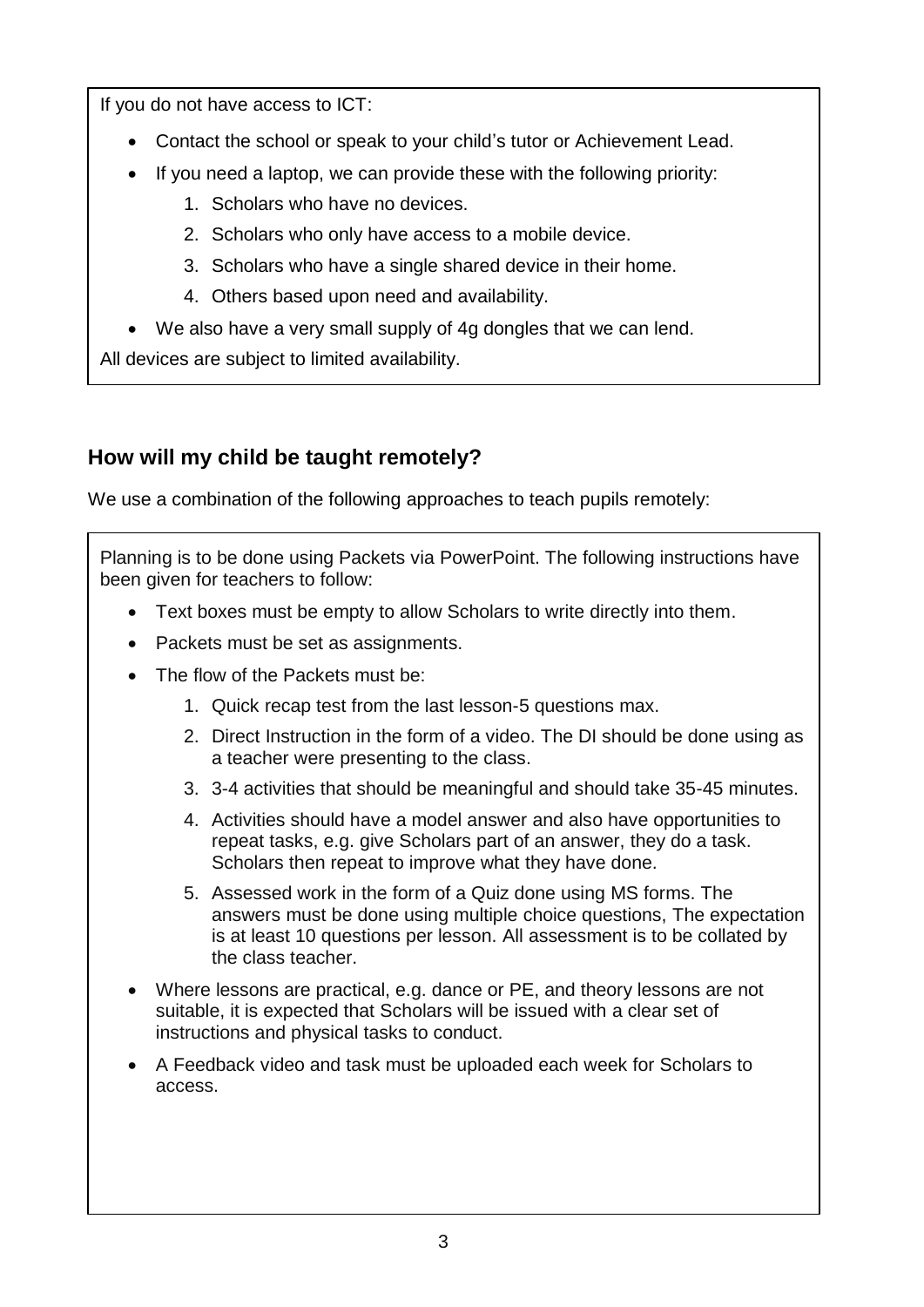### **Engagement and feedback**

### **What are your expectations for my child's engagement and the support that we as parents and carers should provide at home?**

Whilst working from home:

- Scholars will be expected to follow the published, timed schedule so far as is practicable.
- Parents should remind Scholars of this and work with school where this is problematic.

#### **How will you check whether my child is engaging with their work and how will I be informed if there are concerns?**

Whilst in Remote Learning we will:

- Centrally assess the quality of remote engagement using our QA.
- Contact parents and Scholars directly where work is not at the expected standard.
- Where work is being submitted, we will use Home Room Teachers to make contact.

#### **How will you assess my child's work and progress?**

Feedback can take many forms and may not always mean extensive written comments for individual children. For example, whole-class feedback or quizzes marked automatically via digital platforms are also valid and effective methods, amongst many others. Our approach to feeding back on pupil work is as follows:

Feedback will be provided in 4 separate ways:

- Daily Quizes to capture understanding.
- Weekly pre-recorded Feedback slot.
- Regular chat and/or email function.
- End of Assessment Cycle Tests to continue.